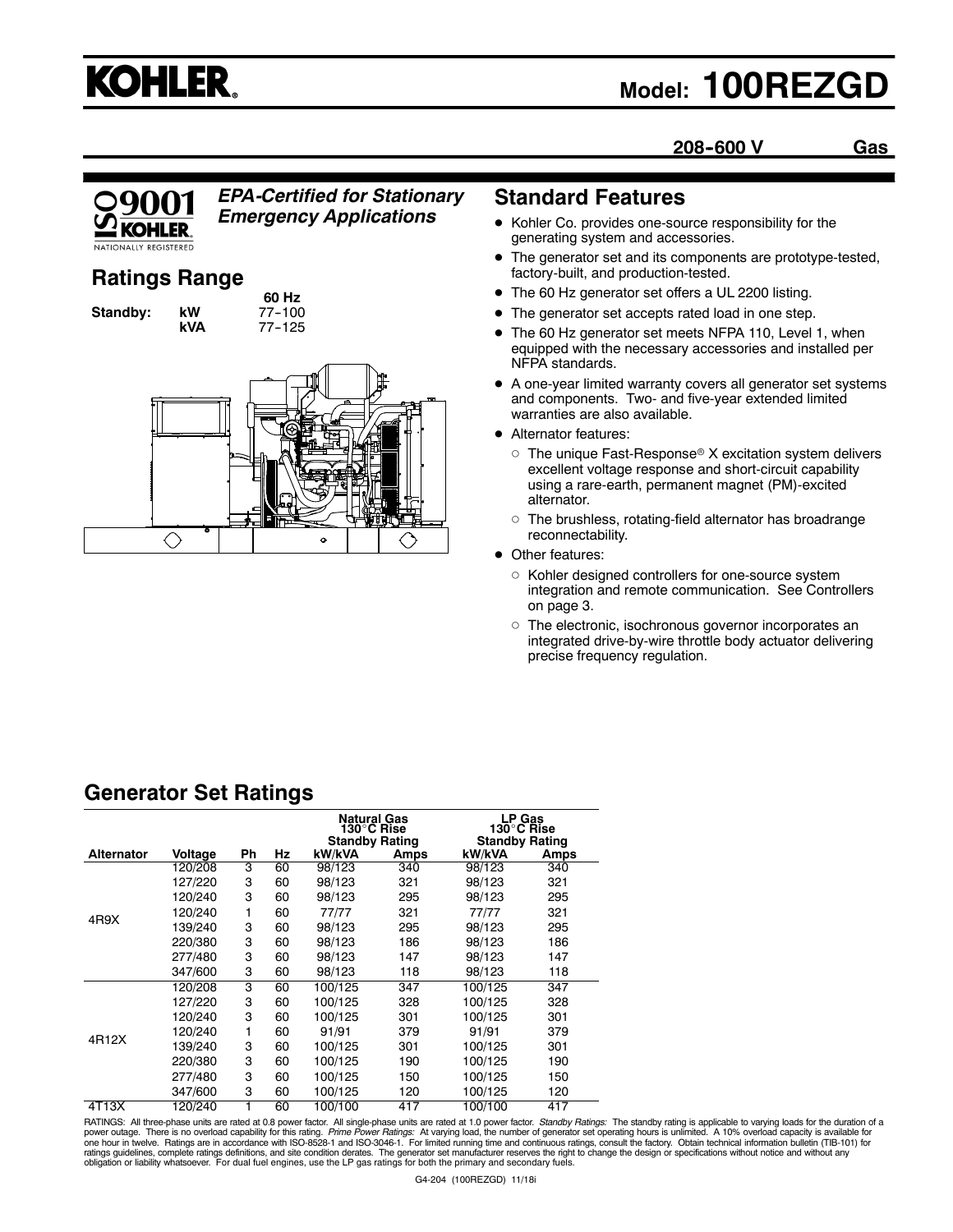## **Alternator Specifications**

| <b>Specifications</b>      |                                          | <b>Alternator</b>                                |  |
|----------------------------|------------------------------------------|--------------------------------------------------|--|
| Manufacturer               |                                          | Kohler                                           |  |
| Type                       |                                          | 4-Pole, Rotating-Field                           |  |
| Exciter type               |                                          | Brushless, Rare-Earth<br><b>Permanent Magnet</b> |  |
| Leads: quantity, type      |                                          |                                                  |  |
| 4RX                        |                                          | 12, Reconnectable                                |  |
| 4TX                        |                                          | 4, 120/240 V                                     |  |
| Voltage regulator          |                                          | Solid State, Volts/Hz                            |  |
| Insulation:                |                                          | <b>NEMA MG1</b>                                  |  |
| Material                   |                                          | Class H                                          |  |
| Temperature rise           |                                          | 130°C, Standby                                   |  |
| Bearing: quantity, type    |                                          | 1, Sealed                                        |  |
| Coupling                   |                                          | <b>Flexible Disc</b>                             |  |
| Amortisseur windings       |                                          | Full                                             |  |
|                            | Voltage regulation, no-load to full-load | <b>Controller Dependent</b>                      |  |
| One-step load acceptance   |                                          | 100% of Rating                                   |  |
| Unbalanced load capability |                                          | 100% of Rated Standby                            |  |
|                            |                                          | Current                                          |  |
| Peak motor starting kVA:   |                                          | (35% dip for voltages below)                     |  |
| 480 V                      | 4R9X (12 lead)                           | 385 (60 Hz)                                      |  |
| 480 V                      | 4R12X (12 lead)                          | 448 (60 Hz)                                      |  |
| 240 V                      | 4T13X (4 lead)                           | 440 (60 Hz)                                      |  |

- NEMA MG1, IEEE, and ANSI standards compliance for temperature rise and motor starting.
- Sustained short-circuit current of up to 300% of the rated current for up to 10 seconds.
- **•** Sustained short-circuit current enabling downstream circuit breakers to trip without collapsing the alternator field.
- Self-ventilated and dripproof construction.
- Windings are vacuum-impregnated with epoxy varnish for dependability and long life.
- Superior voltage waveform from a two-thirds pitch stator and skewed rotor.

## **Application Data**

Vortec 5.7 L, 4-Cycle

### **Engine**

**Engine Specifications**

240 V 4T13X (4 lead)

Manufacturer General Motors Engine: model, type Industrial Powertrain

Turbocharged Cylinder arrangement V-8 Displacement, L (cu. in.) 5.7 (350) Bore and stroke, mm (in.) 101.6 x 88.4 (4.00 x 3.48) Compression ratio 9.1:1 Piston speed, m/min. (ft./min.) 318 (1044) Main bearings: quantity, type 5, M400 Copper Lead Rated rpm 1800 Max. power at rated rpm, kW (HP) 115 (155) Cylinder head material Cast Iron<br>
Piston type and material Cast China High Silicon Aluminum Piston type and material Crankshaft material Nodular Iron Valve (exhaust) material exhaustic metal forged Steel<br>Governor type extension of the Electronic Governor type Frequency regulation, no-load to full-load lsochronous Frequency regulation, steady state  $\pm 0.5\%$ Frequency Fixed Air cleaner type, all models Dry

#### **Exhaust**

| <b>Exhaust System</b>                                                         |                                   |
|-------------------------------------------------------------------------------|-----------------------------------|
| Exhaust manifold type                                                         | Drv                               |
| Exhaust flow at rated kW, $m^3/m$ in. (cfm)                                   | 24.8 (876)                        |
| Exhaust temperature at rated kW, dry<br>exhaust, $^{\circ}$ C ( $^{\circ}$ F) | 677 (1250)                        |
| Maximum allowable back pressure,                                              |                                   |
| kPa (in. Hg)                                                                  | 10.2(3.0)                         |
| Exhaust outlet size at engine hookup,                                         | <b>Flanged Outlet at Catalyst</b> |
| $mm$ (in.)                                                                    | see ADV drawing                   |

## **Engine Electrical**

| <b>Engine Electrical System</b>        |                        |
|----------------------------------------|------------------------|
| Ignition system                        | <b>Individual Coil</b> |
|                                        | Near Plug Ignition     |
| Battery charging alternator:           |                        |
| Ground (negative/positive)             | Negative               |
| Volts (DC)                             | 12                     |
| Ampere rating                          | 70                     |
| Starter motor rated voltage (DC)       | 12                     |
| Battery, recommended cold cranking     |                        |
| amps (CCA):                            |                        |
| Qty., rating for $-18^{\circ}$ C (0°F) | 1.630                  |
| Battery voltage (DC)                   | 12                     |

#### **Fuel**

| <b>Fuel System</b>                                                       |            |                                      |
|--------------------------------------------------------------------------|------------|--------------------------------------|
| Fuel type                                                                |            | Natural Gas, LP Gas, or<br>Dual Fuel |
| Fuel supply line inlet                                                   |            | 1 1/4 NPTF                           |
| Natural gas fuel supply pressure, kPa                                    |            |                                      |
| (in. $H_2O$ )                                                            |            | 1.74-2.74 (7-11)                     |
| LPG vapor withdrawal fuel supply<br>pressure, kPa (in. H <sub>2</sub> O) |            | $1.24 - 2.74(5-11)$                  |
| Dual fuel engine, LPG vapor withdrawal                                   |            |                                      |
| fuel supply pressure, kPa (in. $H_2O$ )                                  |            | 1.24(5)                              |
| <b>Fuel Composition Limits *</b>                                         | Nat. Gas   | LP Gas                               |
| Methane, % by volume                                                     | 90 min.    |                                      |
| Ethane, % by volume                                                      | 4.0 max.   |                                      |
| Propane, % by volume                                                     | $1.0$ max. | 85 min.                              |
| Propene, % by volume                                                     | $0.1$ max. | 5.0 max.                             |
| $C_4$ and higher, % by volume                                            | $0.3$ max. | 2.5 max.                             |
| Sulfur, ppm mass                                                         |            | 25 max.                              |
| Lower heating value,                                                     |            |                                      |
| $MJ/m^3$ (Btu/ft <sup>3</sup> ), min.                                    | 33.2 (890) | 84.2 (2260)                          |

Fuels with other compositions may be acceptable. If your fuel is outside the listed specifications, contact your local distributor for further analysis and advice.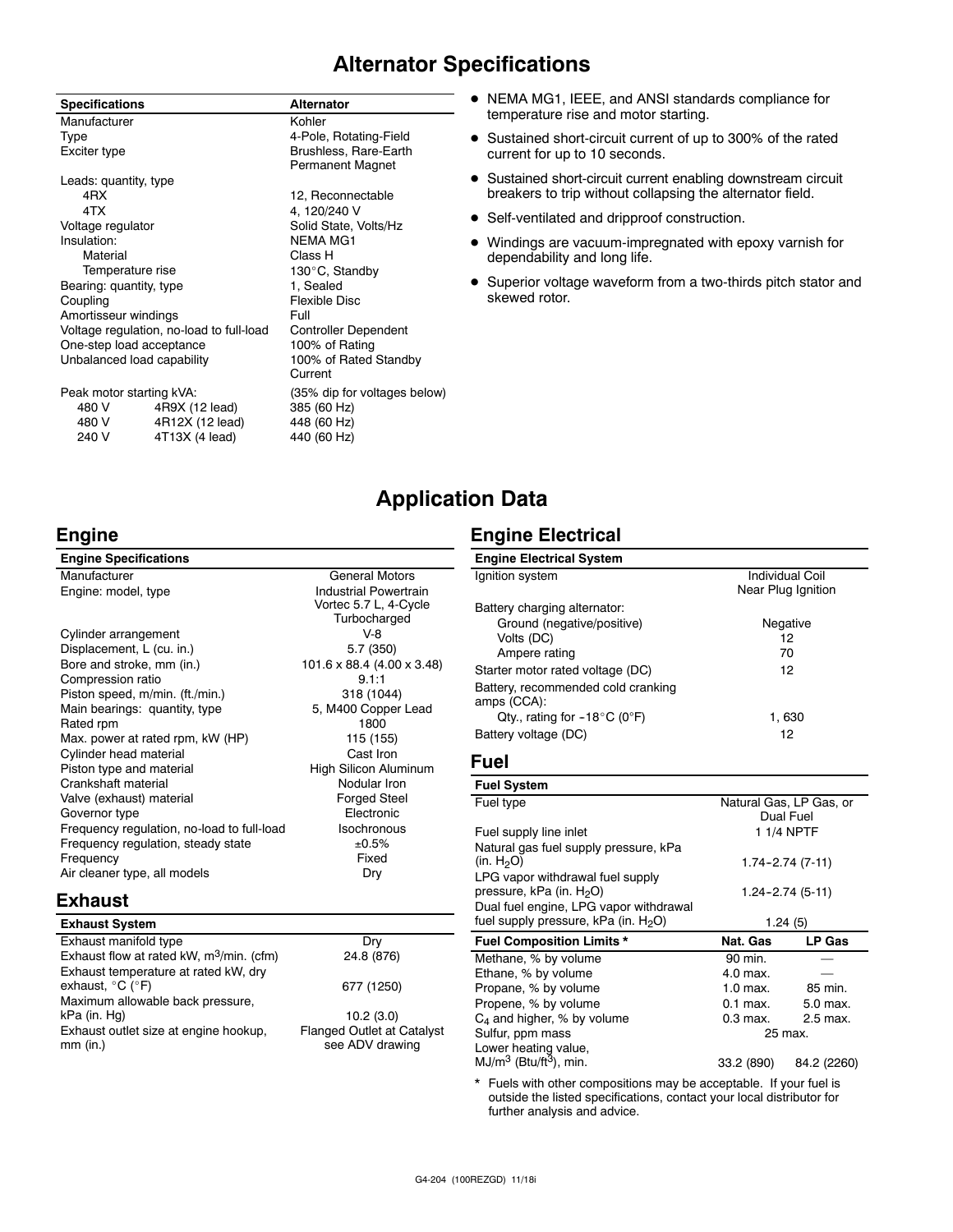## **Lubrication**

| <b>Lubricating System</b>                                         |                      |  |  |
|-------------------------------------------------------------------|----------------------|--|--|
| Type                                                              | <b>Full Pressure</b> |  |  |
| Oil pan capacity, L (qt.) $\S$                                    | 4.7(5.0)             |  |  |
| Oil pan capacity with filter, L (qt.) $\S$                        | 6.2(6.5)             |  |  |
| Oil filter: quantity, type §                                      | 1. Cartridge         |  |  |
| Kohler recommends the use of Kohler Genuine oil and filters.<br>8 |                      |  |  |

## **Cooling**

| <b>Radiator System</b>                                                 |             |
|------------------------------------------------------------------------|-------------|
| Ambient temperature, °C (°F) *                                         | 50 (122)    |
| Engine jacket water capacity, L (gal.)                                 | 6.8(1.8)    |
| Radiator system capacity, including                                    |             |
| engine, L (gal.)                                                       | 22.5(6.0)   |
| Engine jacket water flow, Lpm (gpm)                                    | 144 (38)    |
| Heat rejected to cooling water at rated                                |             |
| kW, dry exhaust, kW (Btu/min.)                                         | 72 (4100)   |
| Heat rejected to charge cooling air at                                 |             |
| rated kW, kW (Btu/min.)                                                | 10.5 (600)  |
| Water pump type                                                        | Centrifugal |
| Fan diameter, including blades, mm (in.)                               | 660 (26)    |
| Fan, kWm (HP)                                                          | 10.4(14)    |
| Max. restriction of cooling air, intake and                            |             |
| discharge side of radiator, kPa (in. $H_2O$ )                          | 0.125(0.5)  |
| <b>*</b> Englasure with anglessal allonger reduces ambient temperature |             |

Enclosure with enclosed silencer reduces ambient temperature capability by  $10^{\circ}$ C (18 $^{\circ}$ F).

## **Operation Requirements**

| <b>Air Requirements</b>                                                     |             |
|-----------------------------------------------------------------------------|-------------|
| Radiator-cooled cooling air,<br>$m^3$ /min. (scfm) $\ddagger$               | 198 (7000)  |
| Combustion air, m <sup>3</sup> /min. (cfm)                                  | 8.4 (298)   |
| Heat rejected to ambient air:                                               |             |
| Engine, kW (Btu/min.)                                                       | 57.4 (3265) |
| Alternator, kW (Btu/min.)                                                   | 13.7 (780)  |
| $\dagger$ Air density = 1.20 kg/m <sup>3</sup> (0.075 lbm/ft <sup>3</sup> ) |             |

#### **Fuel Consumption**  $\ddagger$

| Natural Gas, m <sup>3</sup> /hr. (cfh) at % load | <b>Standby Ratings</b> |
|--------------------------------------------------|------------------------|
| 100%                                             | (1389)<br>39.9         |
| 75%                                              | (1134)<br>32.1         |
| 50%                                              | (879)<br>24.9          |
| 25%                                              | (624)<br>17.7          |
| 0%                                               | 10.4<br>(369)          |
|                                                  |                        |
| LP Gas, $m^3/hr$ . (cfh) at % load               | <b>Standby Ratings</b> |
| 100%                                             | (538)<br>15.2          |
| 75%                                              | (436)<br>12.3          |
| 50%                                              | (334)<br>9.5           |
| 25%                                              | (232)<br>6.6           |
| $0\%$                                            | (130)<br>3.7           |

 $\ddagger$  Nominal fuel rating: Natural gas, 37 MJ/m<sup>3</sup> (1000 Btu/ft.<sup>3</sup>) LP vapor, 93 MJ/ $m^3$  (2500 Btu/ft.<sup>3</sup>)

LP vapor conversion factors:

| 8.58 ft. <sup>3</sup> = 1 lb.        |
|--------------------------------------|
| $0.535 \text{ m}^3 = 1 \text{ kg}$ . |
| 36.39 ft. $3 = 1$ gal.               |

## **Controllers**



#### **APM402 Controller**

Provides advanced control, system monitoring, and system diagnostics for optimum performance and compatibility.

- $\bullet$  Digital display and menu control provide easy local data access
- $\bullet$  Measurements are selectable in metric or English units
- Remote communication thru a PC via network or serial configuration
- Controller supports Modbus<sup>®</sup> protocol
- $\bullet$  Integrated hybrid voltage regulator with  $\pm 0.5\%$  regulation
- $\bullet$  Built-in alternator thermal overload protection
- NFPA 110 Level 1 capability

Refer to G6-161 for additional controller features and accessories.



#### **Decision-Maker<sup>®</sup> 550 Controller**

Provides advanced control, system monitoring, and system diagnostics with remote monitoring capabilities.

- $\bullet$  Digital display and keypad provide easy local data access
- $\bullet$  Measurements are selectable in metric or English units
- Remote communication thru a PC via network or modem configuration
- Controller supports Modbus<sup>®</sup> protocol
- $\bullet$  Integrated voltage regulator with  $\pm 0.25\%$  regulation
- $\bullet$  Built-in alternator thermal overload protection
- NFPA 110 Level 1 capability

Refer to G6-46 for additional controller features and accessories.

Modbus<sup>®</sup> is a registered trademark of Schneider Electric.

| Я | ŵ<br>ø<br>÷ |  |
|---|-------------|--|
|   |             |  |

#### **Decision-Maker<sup>®</sup> 6000 Paralleling Controller**

Provides advanced control, system monitoring, and system diagnostics with remote monitoring capabilities for paralleling multiple generator sets.

- Paralleling capability with first-on logic, synchronizer, kW and kVAR load sharing, and protective relays
- Digital display and keypad provide easy local data access
- Measurements are selectable in metric or English units
- Remote communication thru a PC via network or modem configuration
- Controller supports Modbus<sup>®</sup> protocol
- $\bullet$  Integrated voltage regulator with  $\pm 0.25\%$  regulation
- $\bullet$  Built-in alternator thermal overload protection
- NFPA 110 Level 1 capability

Refer to G6-107 for additional controller features and accessories.